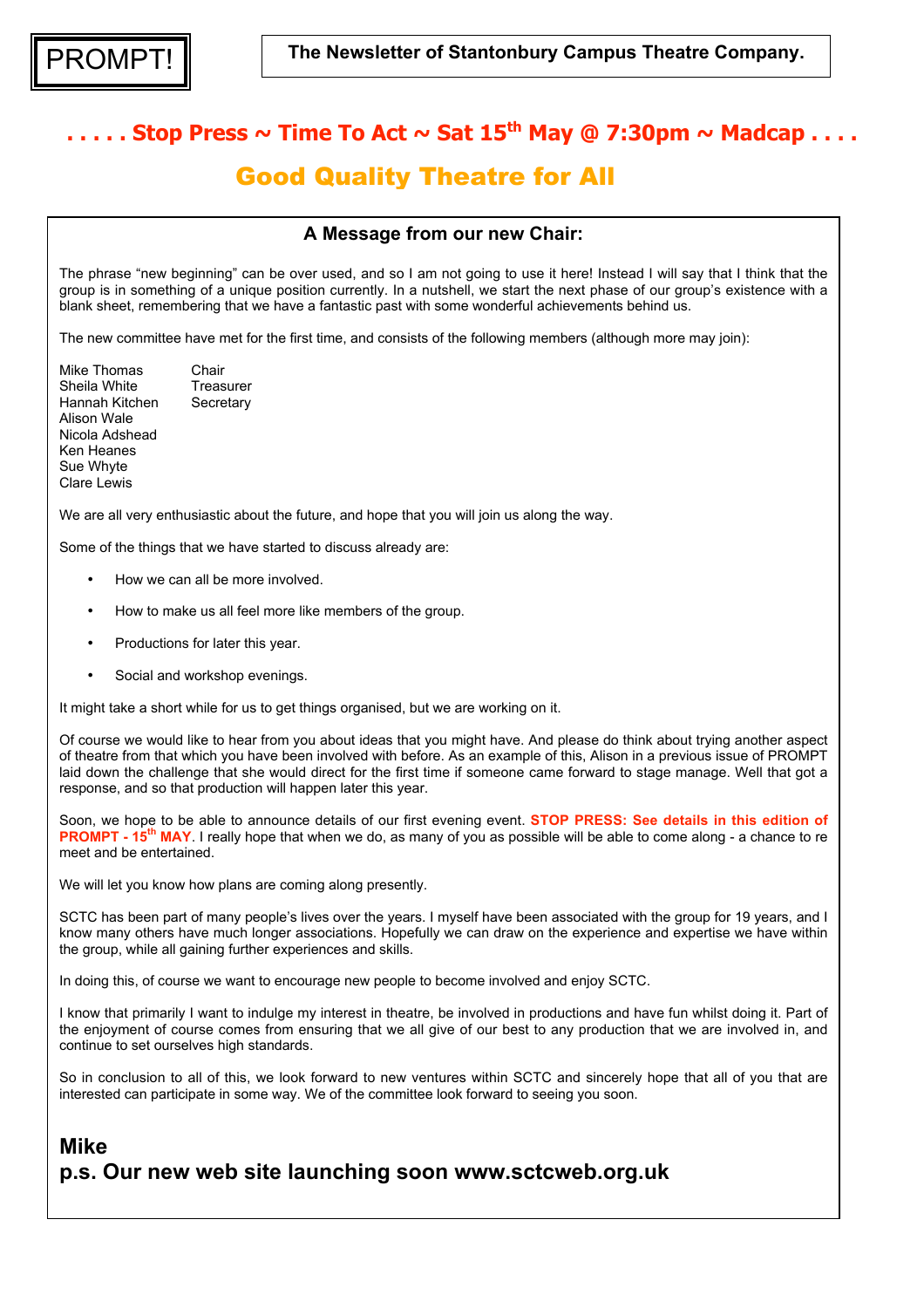## **SCTC - Time To Act ~ Time To Be There!**

Yes, it is time to act – all of us who consider ourselves to be connected to SCTC and who wish to see it continue.

On **Saturday 15th May,** at Madcap, we are holding a social evening that we hope will be of interest to anyone who cares about SCTC. The new committee will introduce themselves, there will be entertainment, a run-down on what we plan to achieve this year, information on some new strategies and a chance to meet up with old friends and new people. There will also be drinks and food, as well as an excellent RAFFLE, so bring along some money.

Put this date in your diary NOW and commit yourself to supporting SCTC.

Saturday 15<sup>th</sup> May at 7.30 **Madcap.**

Your Theatre Company needs You!

### **PATRON SCHEME - BE A FRIEND OF SCTC**

Stantonbury Campus Theatre Company has been creating good quality theatre within Milton Keynes for many years, now its your chance to be our special friend.

Would you like to benefit from preferential booking for events? Or a free ticket of your choice to any SCTC show? If the answer is yes then become a **Friend of SCTC** by joining our patron scheme.

For just £20 a year you will receive:

- Free ticket to a SCTC show of your choice
- Preferential booking for events run by SCTC
- Your name in every show programme as a patron
- PROMPT ~ A guaranteed copy of our regular newsletter

These benefits could cover your annual membership fee alone! But not only that, more importantly you will be helping SCTC to continue producing good quality theatre **that really is for all**  $\sim$  audiences, performers and those behind the scenes. A real benefit for everybody.

If you are interested and you want to invest in the future of SCTC then contact Clare Lewis on clare.e.lewis@btinternet.com We look forward to hearing and working with you as a friend of SCTC.

#### Good Quality Theatre for All

You will notice our new slogan appearing for the first time on this edition of PROMPT. This slogan has been devised to encapsulate everything that SCTC stands for. We are a theatrical company,

which will always set high standards in all that we do. Aiming to promote and encourage good quality in all aspects of theatre  $\sim$  performing and behind the scenes. This good quality allows us to entertain our audience, while continually improving and growing in our own interests. And of course enjoying ourselves.

We will be using our slogan in all future publications, correspondence and SCTC publicity.

**We really would like to send Prompt by e-mail as much as possible to keep costs down. If you are able to receive Prompt electronically, please e-mail Alison.wale@dsl.pipex.com and I'll arrange for your address to be added to the list. This would help keep costs down enormously. Thank you!**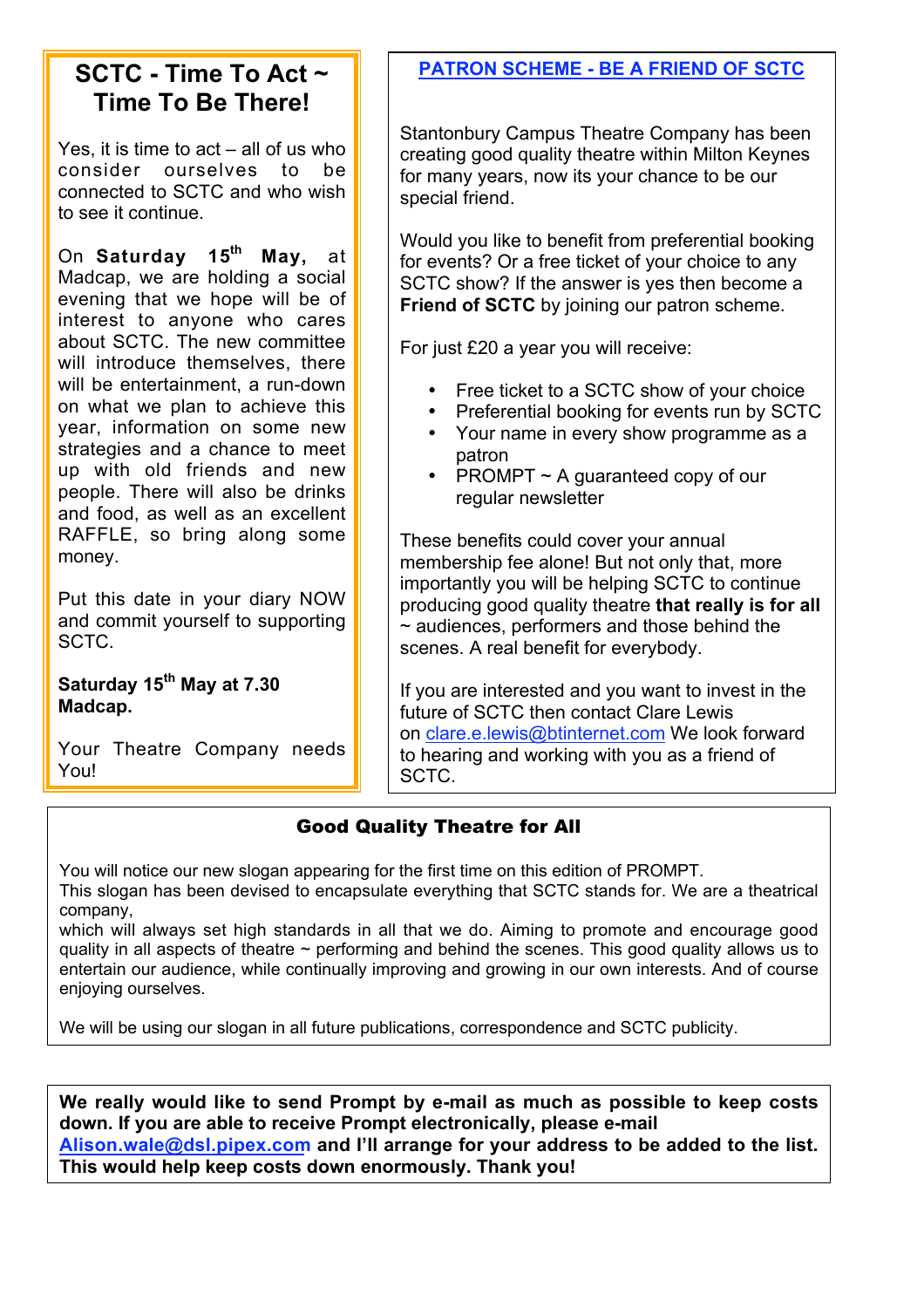#### **New production: "Duet For One" by Tom Kempinski**

You may remember my rash suggestion that I would direct a play if someone stepped forward to assist me – Someone did and so I am now committed to directing a play. I have chosen "Duet for One" by Tom Kempinski. I am looking to put this on sometime in September (final dates not yet decided) and am now looking for two accomplished actors.

This compelling story is inspired by the life of world-famous cellist Jacqueline du Pre. Described by The Financial Times as "a wonderfully sensitive play, positive and optimistic," the play tells of a genius musician stricken by an incapacitating disease and the psychiatrist who fights to prevent her from suicide. How can a phenomenal musician, whose sole constant had been her belief in her talent and on which now she can no longer depend, begin to express her aggravation and remorse and fear in mere words? Playwright Tom Kempinski remarks, "This play is about something that happens to all people, even people like you. It's about loss and the pain of loss and the struggle to deal with it. And if it hasn't happened to you yet, it probably will, and if it doesn't happen to you, you're scared it will. It's also very funny."

This play demands much of its actors – there are only two, Stephanie, the musician, and her (probably – but not definitely!) male psychiatrist, Dr Feldmann – and while I have not yet decided on an audition date, I would like anyone who is interested to contact me, either by e-mail (Alison.wale@dsl.pipex.com) or by phone (01908 201864) This is so that I can gauge interest and plan ahead. I will contact anybody who is interested at a later date when audition dates have been decided. Please **DO CONTACT ME** if you are interested in auditioning, as there will not be another Prompt in which to publish audition dates.

I also need a lighting director and set designer. Don't worry if you've never done anything like this before – we will have expert advice to hand – I am seeing this as an opportunity for people to try something new and different. We have a first-time director and a first-time stage manager, so why not join our ranks? Again, please contact me if you are interested, or just want to talk through possibilities without committing yourself to anything.

I look forward to hearing from you:

Alison Wale (director)

#### **CHANGING STAGES**

For the past eight weeks or so, twelve of us have been meeting to read, and discuss various plays of the late twentieth century, ably led by Rosemary Hill, from "A Taste of Honey" by Shelagh Delaney, through Tom Stoppard's "Rosencrantz and Guilernstern Are Dead" to Bryony Lavery's "Frozen". We have been challenged as we read unfamiliar plays, and work on theatrical devices such as status and monologues. And now we are nearing the end of the course, which brings us to a further challenge: after a short rehearsal period the group will be presenting our workshop performance, which will be on **Thursday 20th May 7.30pm** at Madcap. Entrance is free and we aim to make this something of a social evening, which we very much hope members of SCTC and their friends will wish to attend. This workshop performance will be made up of a mix of excerpts from the plays studied.

Everyone on the course appreciates the support of the Milton Keynes Community Foundation who has funded this series of evenings, and which has meant that we have been able to enjoy and study a vast range of literature, which I know for sure I certainly would not have encountered without this. For over ten years, MK Community Foundation have supported practically every project (if not every project!) that Stantonbury Campus Theatre Company has been involved with. Once more, we thank them – and Rosemary - for making Changing Stages a possibility.